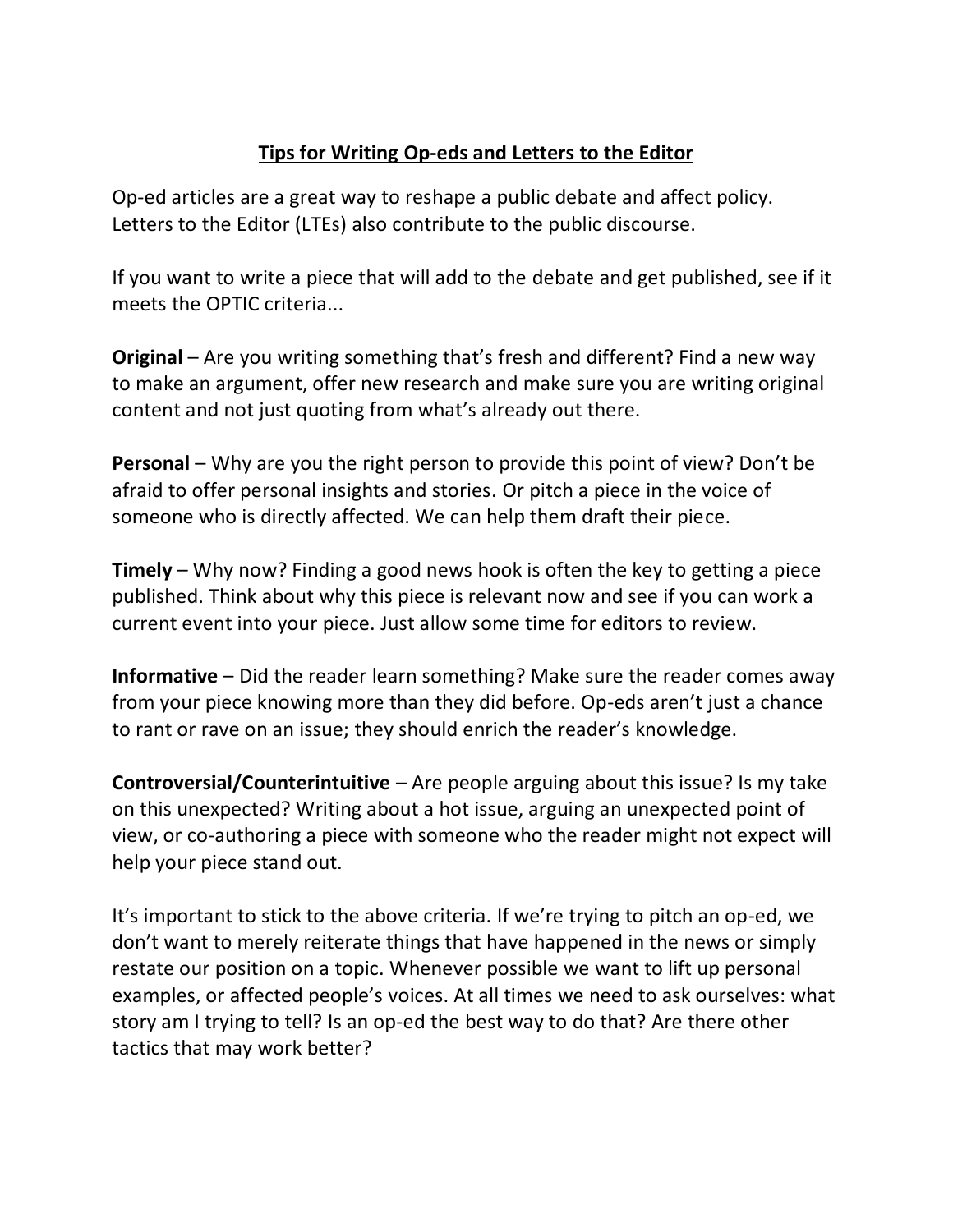Letters to the Editor are a great (and quick) way to respond to articles. Make sure that you specifically identify the article you are responding to in your LTE and that you make your argument succinctly. Check word limits, since they're rarely over 200 words. LTEs are usually in direct response to a piece that has already appeared, rather than introducing a new argument in an op-ed. They also are generally reserved for responding to pieces that appeared in print, as they in turn will be featured in the print edition.

## **Structuring Your Op-Ed**

*Idea or Lede*: Where you draw your audience in and make clear what your op-ed is about. You can be witty or personal - just try to have a compelling entry into your piece. Find a way to use current news here to ensure that op-ed editors and readers will understand why you're writing this *now*. Just try to avoid making it too dry by repeating something people already know, or by being to cliché ("Imagine you're…" is a major trope to avoid in advocacy writing).

*Argument*: Your overall thesis should go here. Have a strong few sentences or paragraph here that will let the reader know what your point of view is. Use the following graphs, or "evidence," to explain why you're right.

*Evidence*: Try to give up to three real-life stories and/or data that will feed into your overall argument.

*Wind back to original assertion*: Having laid out the evidence, make the case for why this supports your idea or call to action

*Conclusion*: Circle back to your lede

Some more tips:

- When working to publish an op-ed, it's critical that you submit it only to one news outlet at a time.
- If you don't get a timely response (usually at least 24 hours), email to let that outlet know you are moving on to another publication.
- If we try three different outlets without a piece being picked up, we may fall back and see if the tactic still makes sense, or if we need to adjust the piece. You don't want to try too many outlets since you don't want to exhaust your contacts.